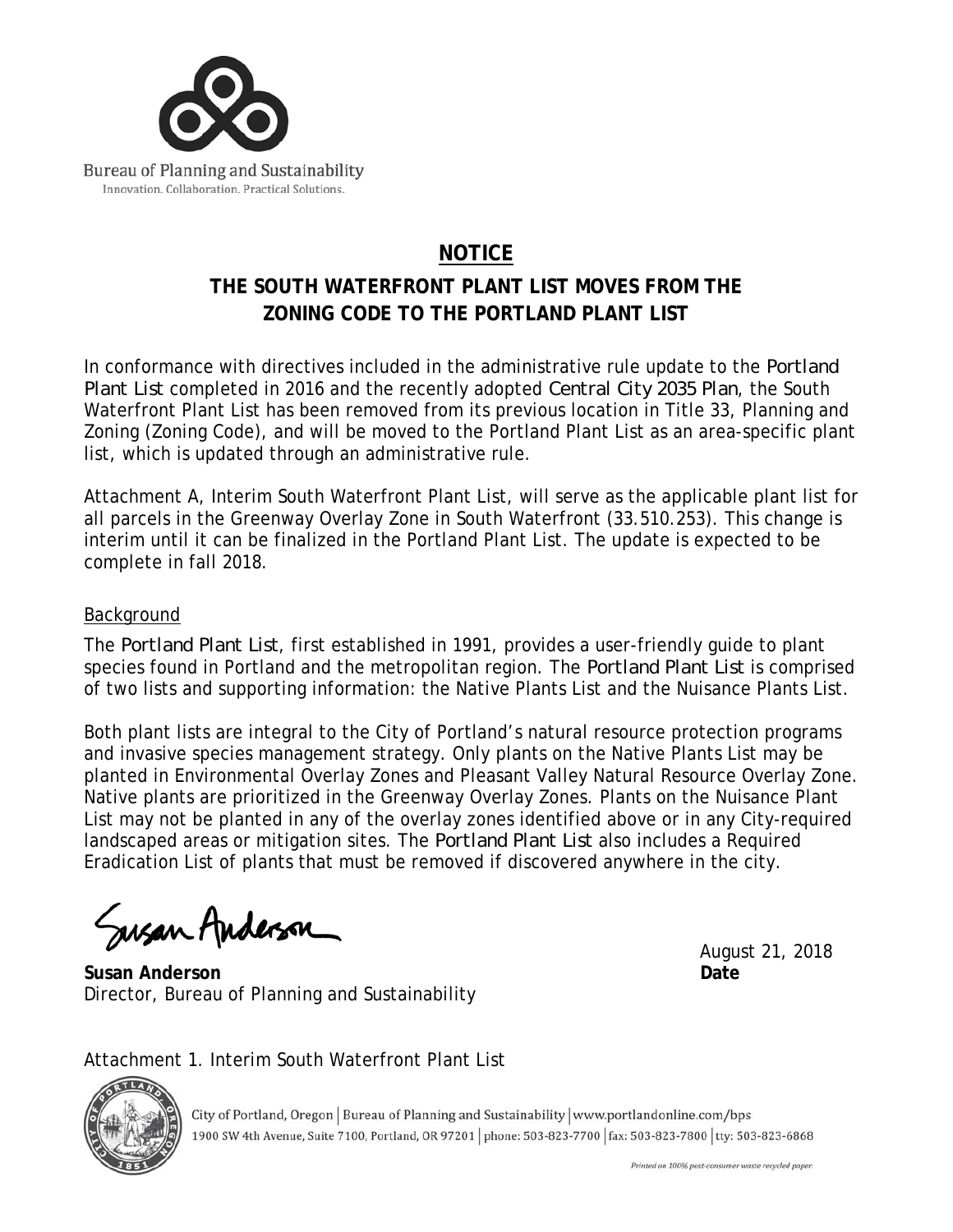## **Attachment 1. Interim South Waterfront Plant List**

| <b>Subarea 1 Plant List</b> |                               |                                          |
|-----------------------------|-------------------------------|------------------------------------------|
| <b>Scientific Name</b>      | <b>Common Name</b>            | <b>Planting Notes</b>                    |
| <b>Trees</b>                |                               |                                          |
| Populus balsamifera var.    | <b>Black Cottonwood</b>       | Avoid use where falling limbs could be a |
| trichoarpa                  |                               | safety or maintenance concern.           |
| Fraxinus latifolia          | Oregon Ash                    | Avoid use where falling limbs could be a |
|                             |                               | safety or maintenance concern.           |
| <b>Shrubs</b>               |                               |                                          |
| Spirea douglasii            | Western Spirea                |                                          |
| Cornus sericea spp Sericea  | Red-osier Dogwood             |                                          |
| Rosa pisocarpa              |                               |                                          |
| Salix fluviatilis           | Columbia River Willow         |                                          |
| Salix lasiandra             | Pacific Willow                |                                          |
| Salix sitchensis            | Sitka Willow                  |                                          |
| <b>Ground Cover</b>         |                               |                                          |
| Carex obnupta               | Slough Sedge                  |                                          |
| Juncus ensifolius           | Dagger-leaf Rush              |                                          |
| Scirpus microcarpus         | <b>Small-fruited Bullrush</b> |                                          |

| <b>Subarea 2 and 3 Plant List</b> |                         |                                           |  |
|-----------------------------------|-------------------------|-------------------------------------------|--|
| <b>Scientific Name</b>            | <b>Common Name</b>      | <b>Planting Notes</b>                     |  |
| <b>Trees</b>                      |                         |                                           |  |
| Abies grandis                     | <b>Grand Fir</b>        | Avoid use where security concerns related |  |
|                                   |                         | to thick coverage are an issue.           |  |
| Acer macrophyllum                 | <b>Big Leaf Maple</b>   |                                           |  |
| Alnus rubra                       | <b>Red Alder</b>        |                                           |  |
| Arbutus menziesii                 | Pacific Madrone         |                                           |  |
| Crataegus douglasii               | <b>Black Hawthorn</b>   |                                           |  |
| Crataegus suksdorfii              | Black Hawthorn (upland) | Note limited availability.                |  |
| Fraxinus latifolia                | Oregon Ash              | Avoid use where falling limbs could be a  |  |
|                                   |                         | safety or maintenance concern.            |  |
| Malus fusca                       | Western Crabapple       |                                           |  |
| Pinus ponderosa                   | Ponderosa Pine          |                                           |  |
| Populus balsamifera var.          | <b>Black Cottonwood</b> | Avoid use where falling limbs could be a  |  |
| trichoarpa                        |                         | safety or maintenance concern.            |  |
| Prunus emarginata                 | <b>Bitter Cherry</b>    |                                           |  |
| Pseudotsuga menziesii             | Douglas Fir             |                                           |  |
| Quercus garryana                  | Garry Oak               |                                           |  |
| Rhamnus purshiana                 | Cascara                 |                                           |  |
| Salix Lucida ssp. Lasiandra       | Pacific Willow          |                                           |  |
| Salix rigida var. macrogemma      | <b>Rigid Willow</b>     |                                           |  |



City of Portland, Oregon | Bureau of Planning and Sustainability | www.portlandonline.com/bps 1900 SW 4th Avenue, Suite 7100, Portland, OR 97201 | phone: 503-823-7700 | fax: 503-823-7800 | tty: 503-823-6868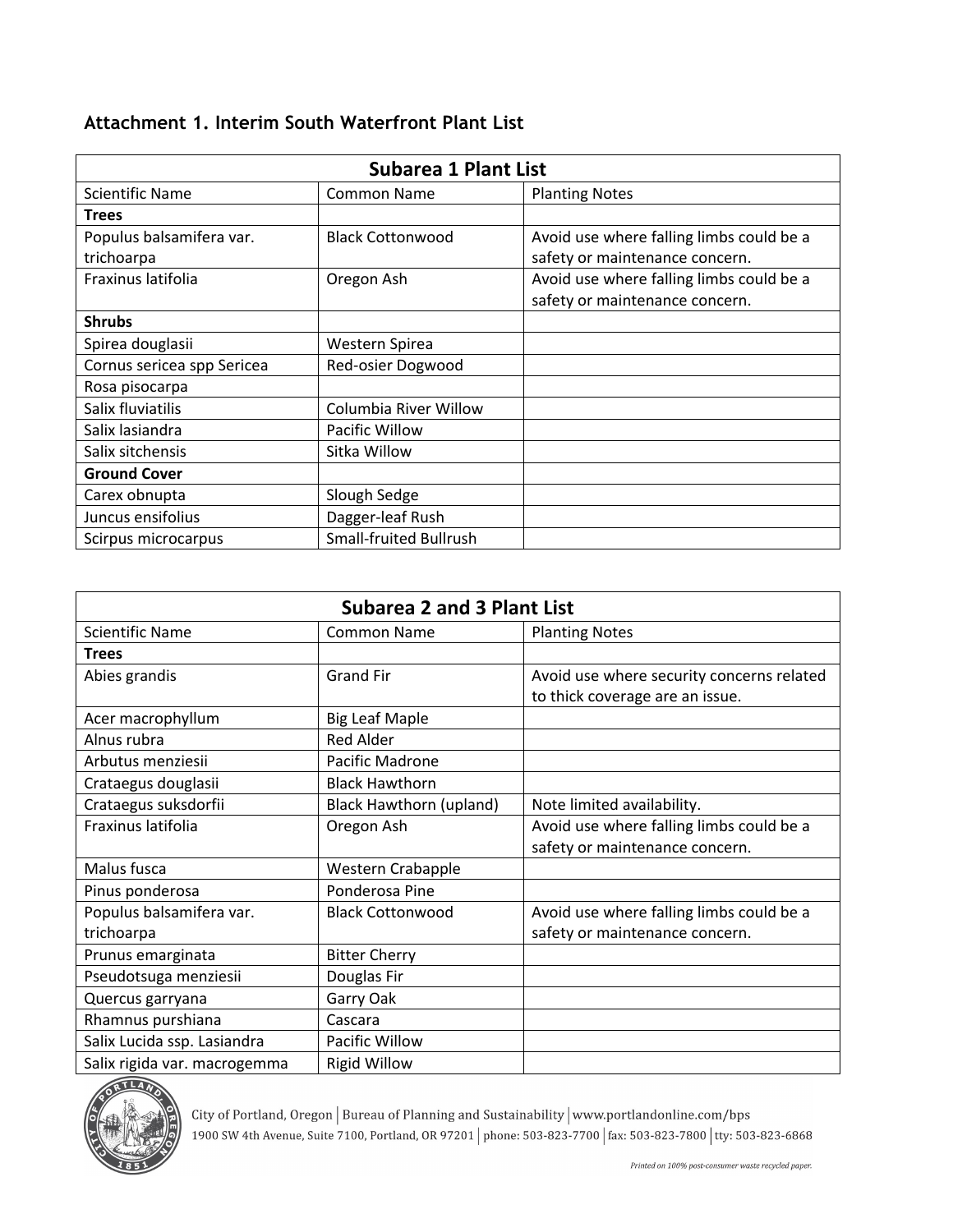| <b>Subarea 2 and 3 Plant List</b> |                              |                                           |
|-----------------------------------|------------------------------|-------------------------------------------|
| Salix scouleriana                 | <b>Scouler Willow</b>        |                                           |
| Thuja plicata                     | Western Red Cedar            | Avoid use of large size plant material in |
|                                   |                              | hot, exposed location.                    |
| Tsuga heterophylla                | Western Hemlock              |                                           |
| Umbellularia californica          | California Laurel            | Use primarily in subarea 3.               |
| <b>Shrubs</b>                     |                              |                                           |
| Acer circinatum                   | Vine Maple                   |                                           |
| Amelanchier alnifolia             | Western Serviceberry         |                                           |
| Berberis aquifolium               | Tall Oregongrape             |                                           |
| Berberis nervosa                  | Dull Oregongrape             |                                           |
| Ceanothus sanguinens              | Oregon Tea-tree              |                                           |
| Cornus sericea spp. Sericea       | Red-osier Dogwood            |                                           |
| Gaultheria shallon                | Salal                        |                                           |
| Holodiscus discolor               | Ocean Spray                  |                                           |
| Mahonia aquifolium                | <b>Tall Oregon Grape</b>     |                                           |
| Malus fusca                       | Western Crabapple            |                                           |
| Oemleria cerasiformis             | <b>Indian Plum</b>           |                                           |
| Philadelphus lewisii              | Mockorange                   |                                           |
| Physocarpus capitatus             | <b>Pacific Ninebark</b>      |                                           |
| Polystichum munitum               | Sword Fern                   |                                           |
| Prunus virginiana                 | <b>Common Chokecherry</b>    |                                           |
| Rhamnus purshiana                 | Cascara Sagrada              |                                           |
| Ribes                             | Pioneer Gooseberry           | Note limited availability.                |
| Ribes sanguineum                  | <b>Red-flowering Currant</b> |                                           |
| Rosa gymnocarpa                   | <b>Baldhip Rose</b>          |                                           |
| Rosa pisocarpa                    | Swamp Rose                   |                                           |
| Rubus parviflorus                 | Thimbleberry                 |                                           |
| Rubus spectabilis                 | Salmonberry                  |                                           |
| Salix fluviatilis                 | Columbia River Willow        | Suitable for bioengineering.              |
| Salix sessiligolia                | Soft-leafed Willow           | Suitable for bioengineering.              |
| Salix sitchensis                  | Sitka Willow                 | Suitable for bioengineering.              |
| Salix lucida ssp. Lasiandra       | Pacific Willow               | Suitable for bioengineering.              |
| Salix rigia var. macrogemma       | <b>Rigid Willow</b>          | Suitable for bioengineering.              |
| Salix scouleriana                 | <b>Scouler Willow</b>        |                                           |
| Sambucus mexicana                 | <b>Blue Elderberry</b>       |                                           |
| Sambucus racemosa                 | Red Elderberry               |                                           |
| Spirea douglasii                  | Douglas Spirea               |                                           |
| Symphoricarpos albus              | <b>Common Snowberry</b>      |                                           |
| Symphoricarpos mollis             | <b>Creeping Snowberry</b>    |                                           |
| Viburnum edule                    | Squashberry                  | Note limited availability.                |
| <b>Ground Cover</b>               |                              |                                           |
| Achillea millefolium              | Yarrow                       |                                           |
| Aquilegia formosa                 | <b>Red Columbine</b>         |                                           |



City of Portland, Oregon | Bureau of Planning and Sustainability | www.portlandonline.com/bps<br>1900 SW 4th Avenue, Suite 7100, Portland, OR 97201 | phone: 503-823-7700 | fax: 503-823-7800 | tty: 503-823-6868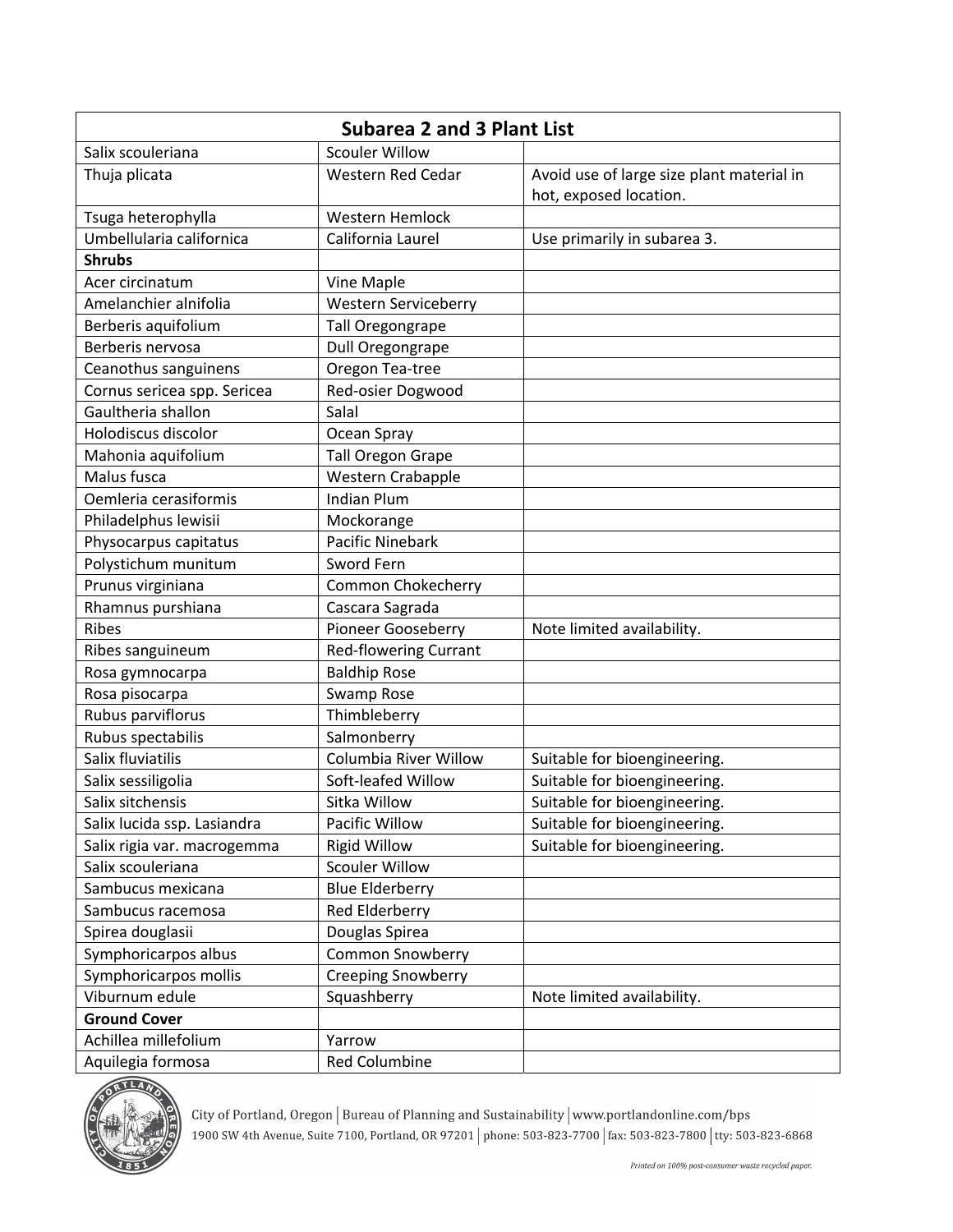| <b>Subarea 2 and 3 Plant List</b> |                                  |                            |
|-----------------------------------|----------------------------------|----------------------------|
| Arctostaphylos uva ursi           | Kinnikinnick                     |                            |
| Aruncus sylvester                 | Goatsbeard                       |                            |
| Aster chilensis ssp. Hallii       | Common California Aster          |                            |
| Aster subspicatus                 | Douglas's Aster                  |                            |
| Athyrium filix-femina             | Lady Fern                        |                            |
| <b>Bromus carinatus</b>           | California Brome-grass           |                            |
| <b>Bromus sitchensis</b>          | Alaska Brome                     |                            |
| Calytonia perfoliata              | Miner's Lettuce                  |                            |
| Carex obnupta                     | Slough Sedge                     |                            |
| Collinsia grandiflora             | Large-flowered Blue-eyed<br>Mary |                            |
| Collomia grandiflora              | Large-flowered Collomia          |                            |
| Elymus glaucus                    | <b>Blue Wildrye</b>              |                            |
| Epilobium angustifolium           | Fireweed                         |                            |
| Eriophyllum lanatum               | <b>Woolly Sunflower</b>          |                            |
| Eschscholzia californica          | California Poppy                 | Be careful of seed source. |
| Festuca rubra commutata           | <b>Red Fescue</b>                |                            |
| Fragaria vesca                    | Wood Strawberry                  |                            |
| Fragaria vesca var. bracteata     | Wood Strawberry                  |                            |
| Fragaria virginiana var           | <b>Broadpetal Strawberry</b>     |                            |
| platypetala                       |                                  |                            |
| Gilia capitata                    | <b>Bluefield Gilia</b>           |                            |
| Heracleum lanatum                 | Cow-parsnip                      |                            |
| Iris tenax                        | Oregon Iris                      |                            |
| Juncus ensifolius                 | Dagger-leaf Rush                 |                            |
| Lotus purshiana                   | Spanish Clover                   |                            |
| Lupinus latifolia                 | <b>Broadleaf Lupine</b>          |                            |
| Lupinus polyphyllus               | <b>Bigleaf Lupine</b>            |                            |
| Lupinus rivularis                 | <b>Stream Lupine</b>             |                            |
| Madia sativa                      | <b>Chile Tarweed</b>             |                            |
| Mimulus guttatus                  | Yellow Monkeyflower              |                            |
| Penstemon ovatus                  | <b>Broad-leaved Penstemon</b>    |                            |
| Polystichum munitum               | Sword fern                       |                            |
| Potentilla glandulosa             | <b>Sticky Cinquefoil</b>         |                            |
| Prunella vulgaris var. lanceolata | Heal-all                         |                            |
| Pteridium aquilinum               | <b>Bracken</b>                   |                            |
| Ranunculus occidentalis           | Western Buttercup                |                            |
| Sidalcea campestris               | Meadow Sidalcea                  |                            |
| Solidgo canadensis                | Canada Goldenrod                 |                            |
| Tellima grandiflora               | Fringecup                        |                            |
| Tolmiea menziesii                 | Pig-a-back                       |                            |
| Vancouveria hexandra              | White Inside-Out Flower          |                            |



City of Portland, Oregon | Bureau of Planning and Sustainability | www.portlandonline.com/bps 1900 SW 4th Avenue, Suite 7100, Portland, OR 97201 | phone: 503-823-7700 | fax: 503-823-7800 | tty: 503-823-6868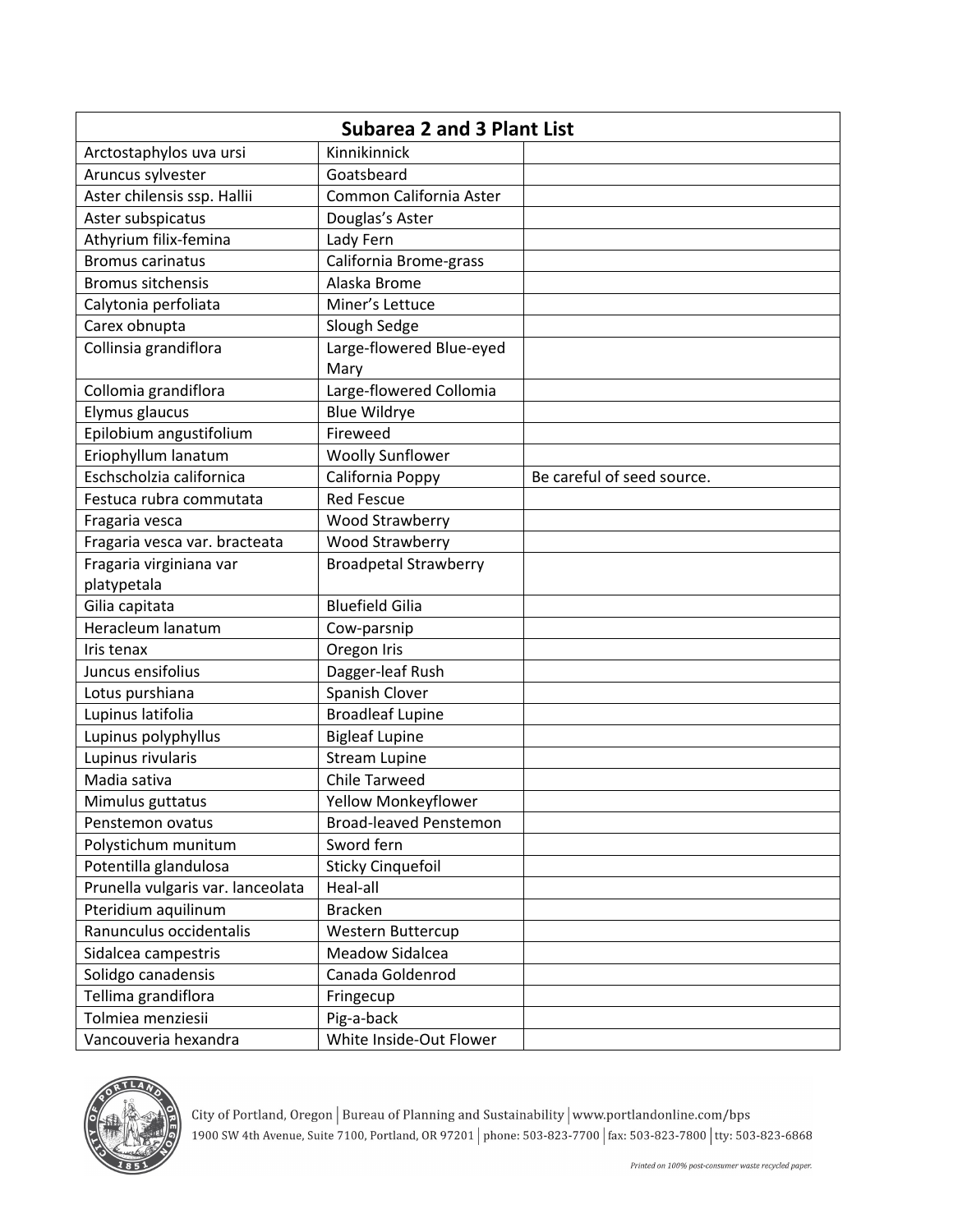| <b>South Waterfront Greenway Nuisance Plants</b> |                           |  |
|--------------------------------------------------|---------------------------|--|
| <b>Scientific Name</b>                           | <b>Common Name</b>        |  |
| Agropyron repens                                 | Quack grass               |  |
| Agrostis capillaris [A. tenuis]                  | <b>Colonial bentgrass</b> |  |
| Agrostis stolonifera [A. alba]                   | Creeping bentgrass        |  |
| Anthoxanthum odoratum                            | Sweet vernalgrass         |  |
| Arctium minus                                    | Common burdock            |  |
| Arrhenatherum elatius                            | Tall oatgrass             |  |
| Borago officinalis                               | <b>Borage</b>             |  |
| Bromus sps.                                      | Annual brome-grasses      |  |
| Buddleia alternifolia                            | Fountain butterfly bush   |  |
| Buddleia davidii                                 | <b>Butterfly bush</b>     |  |
| Centaurea cyanus                                 | <b>Bachelor buttons</b>   |  |
| Centaurea diffusa                                | Diffuse Knapweed          |  |
| Centaurea maculosa                               | Spotted Knapweed          |  |
| Centaurea pratensis                              | Meadow knapweed           |  |
| Chrysanthemum leucanthemum                       | Ox-eye daisy              |  |
| Chicorum intybus                                 | Chicory                   |  |
| Chondrilla juncea                                | Rush Skeletonweed         |  |
| Cyperus eragrostis                               | Flatsedge                 |  |
| Dactylis glomerata                               | Orchard grass             |  |
| Daphne laureola                                  | Daphne                    |  |
| Digitalis purpurea                               | Foxglove                  |  |
| Dipsacus sylvestris                              | Common teasel             |  |
| Euphorbia esula                                  | Leafy spurge              |  |
| Euphorbia lathyrus                               | Mole plant                |  |
| Festuca arundinacea                              | <b>Tall fescue</b>        |  |
| Foeniculum vulgare                               | Fennel                    |  |
| <b>Holcus lanatus</b>                            | Velvet grass              |  |
| Hydrilla verticillata                            | Hydrilla                  |  |
| Hypocharis radicata                              | Spotted cat's ear         |  |
| Juncus effusus v. effusus                        | European Soft Rush        |  |
| Lactuca muralis                                  | Wall lettuce              |  |
| Lactuca seriola                                  | Prickly lettuce           |  |
| Ligustrum spp.                                   | Privet                    |  |
| Lolium multiflorum                               | Annual ryegrass           |  |
| Lolium perenne                                   | Perennial ryegrass        |  |
| Lotus corniculatus                               | Bird's foot trefoil       |  |
| Matricaria matricariodes                         | Pineappleweed             |  |
| Melissa officianalis                             | lemon balm                |  |
| Melilotus alba r                                 | Sweetclove                |  |
| Parentucellia viscosa                            | Perentucellia             |  |



City of Portland, Oregon | Bureau of Planning and Sustainability | www.portlandonline.com/bps<br>1900 SW 4th Avenue, Suite 7100, Portland, OR 97201 | phone: 503-823-7700 | fax: 503-823-7800 | tty: 503-823-6868